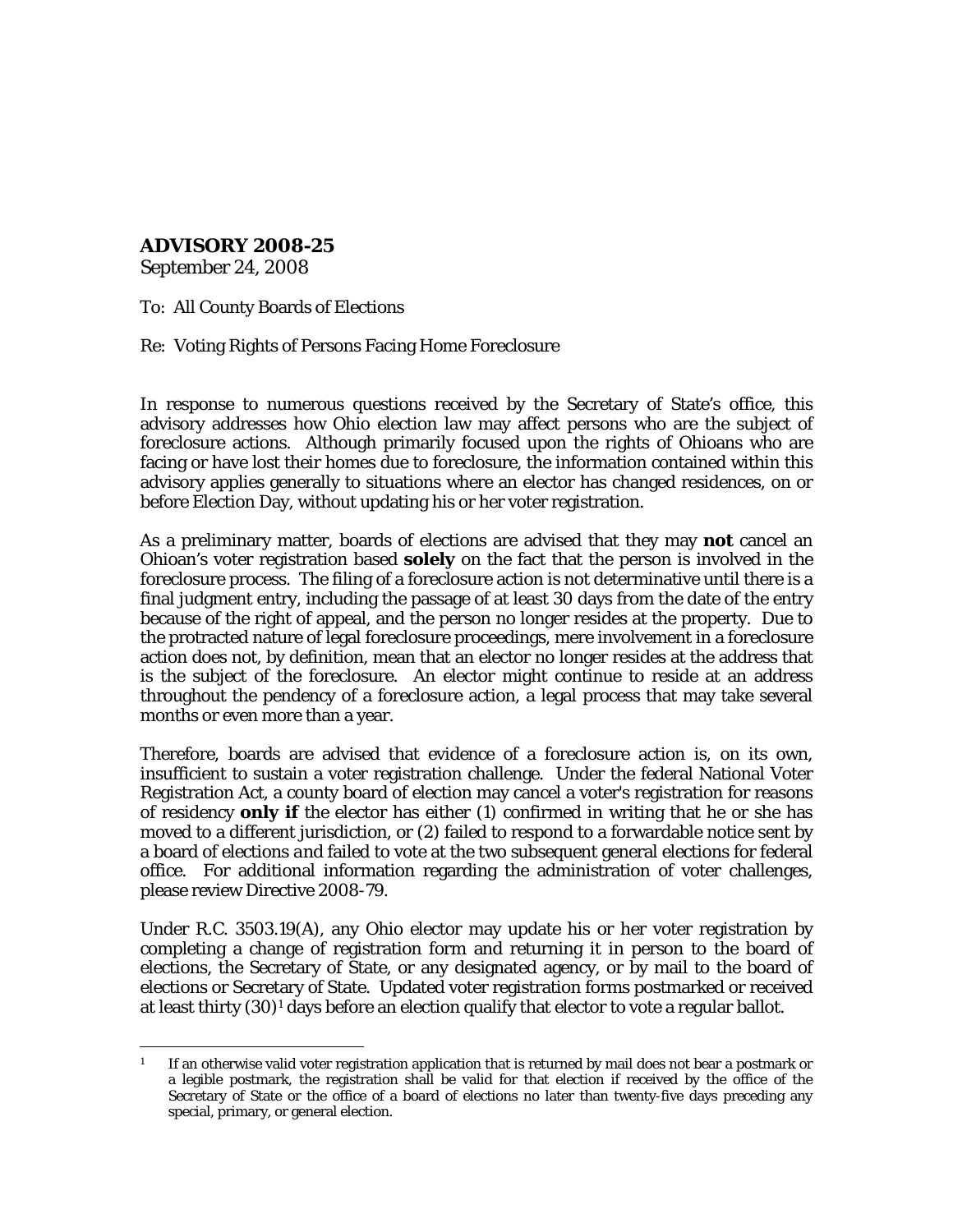Even if a change of address form is postmarked or received after the thirtieth day before the election, Ohio law allows electors to update their voter registrations to reflect a change of address through Election Day and cast a provisional ballot as provided in R.C. 3503.16 and Directive 2008-81.

R.C 3503.16 requires electors who wait until Election Day to update their address to comply with different voting procedures that will depend upon whether the elector moves within the same precinct, within the same county but to a different precinct, or to a different county in Ohio.

Where, due to foreclosure, eviction, or for any other reason, an Ohio elector changes residences within the same voting precinct on or before Election Day, R.C. 3503.16(B)(1) allows that elector to appear at his or her regular precinct polling location on Election Day and vote a **regular ballot.** The elector must complete a change of address form and provide identification that reflects the elector's current (new) address. If the elector provides an Ohio driver's license or state issued identification card that does not show the elector's current address, the elector may still vote a regular ballot if he or she provides the last four digits of his or her driver's license or state identification card number for the poll worker to record. In this case, the poll worker must mark in the pollbook that the elector provided a driver's license or state identification card number with a former address and then record the last four digits of the elector's driver's license number or state identification card number.

When an elector moves to a different voting precinct but remains within the same county, R.C. 3503.16(B)(2) allows that elector to appear at his or her new polling location on Election Day or at the county board of elections on or before Election Day and vote a **provisional ballot**. The elector must complete a change of address form and a statement attesting that the elector: moved on or before Election Day, voted a provisional ballot at either the polling location or the board office, and will not vote or attempt to vote at any other location for that particular election.

R.C. 3503.16(C) allows electors, who move from one Ohio county to another, to appear on or before Election Day at the office of their new county board of elections and vote a **provisional ballot**. These electors must complete a change of address form and a statement attesting that the elector: moved on or prior to Election Day, voted a provisional ballot at either the polling location or the board office, and will not vote or attempt to vote at any other location for that particular election.

Directive 2008-79 prohibits the cancellation of an elector's voter registration for the sole reason that a 60-day notice sent pursuant to R.C. 3501.19 was returned. Similarly, a challenge based on a foreclosure action cannot be sustained without first holding a hearing on such a challenge before Election Day that meets the requirements of due process as set forth in Directive 2008-79.

When a challenge is made on the basis of an elector being a defendant in a foreclosure action or residing at a property that is the subject of a foreclosure action, in addition to meeting all other requirements of Directive 2008-79, the board of elections must determine: